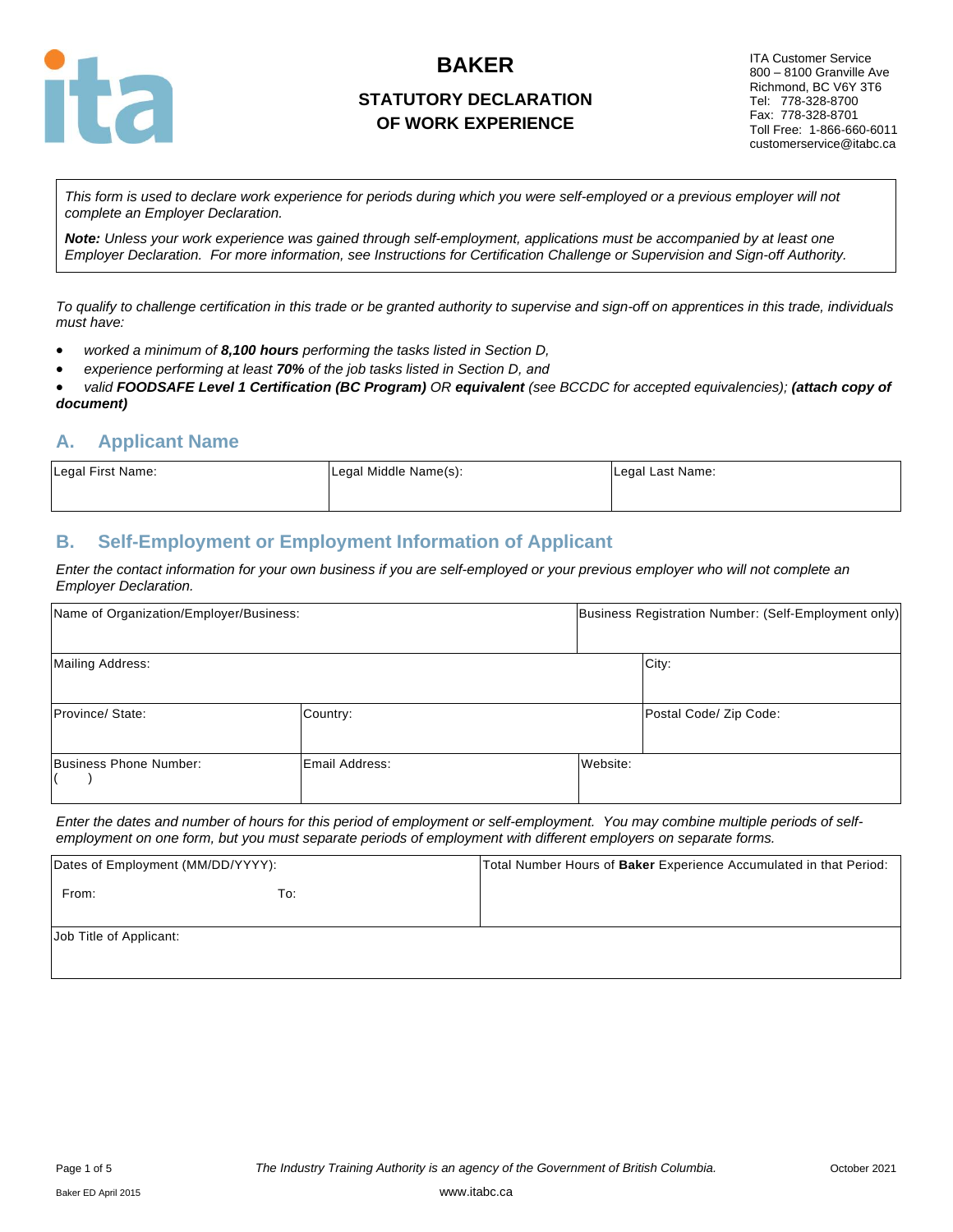

## **STATUTORY DECLARATION OF WORK EXPERIENCE**

ITA Customer Service 800 – 8100 Granville Ave Richmond, BC V6Y 3T6 Tel: 778-328-8700 Fax: 778-328-8701 Toll Free: 1-866-660-6011 customerservice@itabc.ca

#### **C. Reason for Statutory Declaration**

Indicate why a Statutory Declaration is required for this period of employment:

| Applicant was self-employ |  |
|---------------------------|--|
|                           |  |

yed  $\Box$  Employer will/can not complete Employer Declaration

Applicants **must** attempt to contact current or previous employers to request an Employer Declaration to be filled out and signed.

If you have been unable to obtain an Employer Declaration for any portion of your non-self-employed work experience, **indicate the steps you have taken to try to obtain it.** If sufficient evidence of steps taken is not provided, the application may not be approved.

#### **D. Statutory Declaration of Job Task Performance**

*By checking the appropriate columns, indicate how frequently you, as the direct supervisor of the applicant, have personally witnessed the applicant performing the job tasks listed.*

| <b>Job tasks</b>                                                                 | <b>Frequently</b> | <b>Occasionally</b> | <b>Never</b> |
|----------------------------------------------------------------------------------|-------------------|---------------------|--------------|
| <b>OCCUPATIONAL SKILLS</b><br>А.                                                 |                   |                     |              |
| Practice personal hygiene                                                        | п                 | П                   | П            |
| Practice safe work habits                                                        |                   |                     | П            |
| Store and handle perishable products                                             | П                 | п                   | П            |
| Practice good housekeeping and clean work habits                                 | ΙI                | ΙI                  | П            |
| Handle and clean baking equipment                                                |                   |                     | П            |
| Describe baking materials, ingredients, scientific principles<br>and terminology |                   | П                   | П            |
| Cost bakery products                                                             | П                 | П                   | П            |
| Apply communication skills                                                       |                   | ΙI                  | П            |
| Apply inventory control procedures                                               | П                 | п                   | П            |
| Apply principles of bakery merchandizing and retail sales                        | ш                 | П                   | П            |
| Describe principle of production flow and layout                                 |                   |                     | $\Box$       |

*Enter the applicant name (repeat on every page of this form)*

| Legal First Name: | Legal Middle Name(s): | Legal Last Name: |
|-------------------|-----------------------|------------------|
|                   |                       |                  |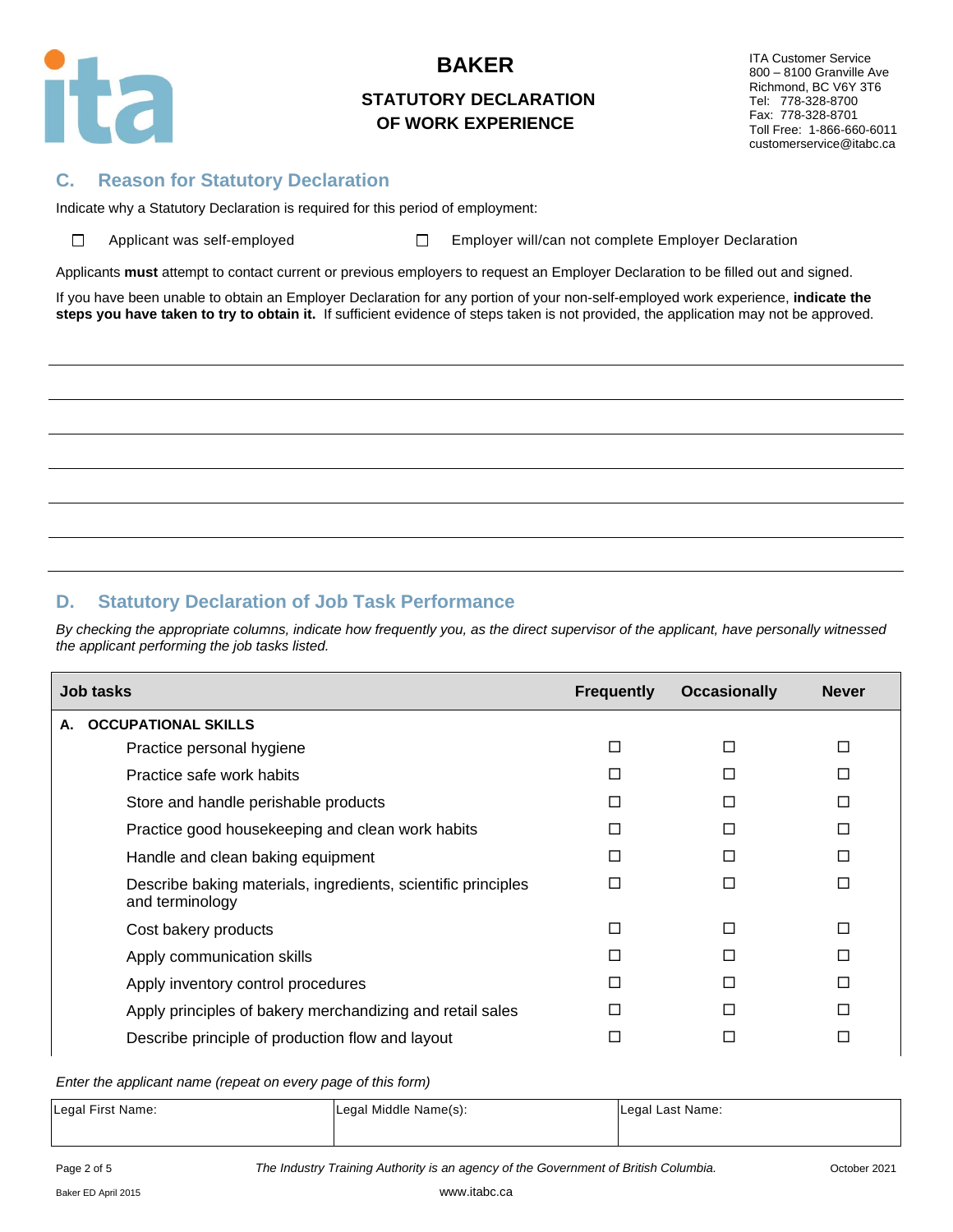

## **STATUTORY DECLARATION OF WORK EXPERIENCE**

ITA Customer Service 800 – 8100 Granville Ave Richmond, BC V6Y 3T6 Tel: 778-328-8700 Fax: 778-328-8701 Toll Free: 1-866-660-6011 customerservice@itabc.ca

ī

|    | <b>Job tasks</b>                                                            | <b>Frequently</b> | <b>Occasionally</b> | <b>Never</b> |
|----|-----------------------------------------------------------------------------|-------------------|---------------------|--------------|
|    | Use health and nutritional information                                      | □                 | $\Box$              | □            |
| В. | <b>Breads and Rolls</b>                                                     |                   |                     |              |
|    | Prepare and bake basic bread and rolls                                      | □                 | □                   | □            |
|    | Prepare and bake specialty breads and rolls                                 | $\Box$            | $\Box$              | П            |
|    | Prepare, process and bake artisan and sourdough breads<br>and rolls         | □                 | □                   | $\Box$       |
| C. | <b>Sweet Yeast Products</b>                                                 |                   |                     |              |
|    | Prepare and bake sweet dough products                                       | $\Box$            | $\Box$              | □            |
|    | Prepare and bake Danish pastries                                            | П                 | П                   | П            |
|    | Prepare and deep fry yeast doughnuts, cake doughnuts and<br>French crullers | □                 | П                   | $\Box$       |
|    | Prepare and bake croissants                                                 | $\Box$            | $\Box$              | $\Box$       |
|    | Prepare and bake specialty sweet fancy breads and rolls                     | □                 | □                   | □            |
|    | D. Cookies                                                                  |                   |                     |              |
|    | Prepare and bake slices and squares                                         | $\Box$            | $\Box$              | $\Box$       |
|    | Prepare and bake various cookies                                            | $\Box$            | $\Box$              | □            |
| Е. | <b>Cakes</b>                                                                |                   |                     |              |
|    | Prepare, bake and finish cakes                                              | □                 | □                   | □            |
|    | Prepare, bake and finish loaf cakes and quick breads                        | П                 | П                   | П            |
|    | Prepare, bake and finish cheesecakes                                        | П                 | П                   | П            |
|    | Prepare, bake and finish fruit and specialty cakes                          | $\Box$            | $\Box$              | $\Box$       |
| F. | <b>Pies, Puff and Pastry Doughs</b>                                         |                   |                     |              |
|    | Prepare and bake pie dough and products                                     | $\Box$            | $\Box$              | $\Box$       |
|    | Prepare basic and quick puff paste                                          | П                 | П                   | П            |
|    | Prepare and bake sweet paste products                                       | □                 | □                   | □            |
|    | Prepare, bake, fill and glaze choux paste                                   | □                 | □                   | □            |
|    | Prepare and bake specialty pastry products                                  | □                 | □                   | □            |
|    | Prepare and bake savoury products                                           | $\Box$            | $\Box$              | $\Box$       |
|    | G. Assemble, Ice and Decorate Cakes, French Pastries and Petit Fours        |                   |                     |              |
|    | Prepare fillings, icings, creams, sauces, glazes and<br>garnishes           | $\Box$            | $\Box$              | $\Box$       |

*Enter the applicant name (repeat on every page of this form)*

| Legal First Name: | Legal Middle Name(s): | Legal Last Name: |
|-------------------|-----------------------|------------------|
|                   |                       |                  |

Page 3 of 5 **The Industry Training Authority is an agency of the Government of British Columbia.** Cotober 2021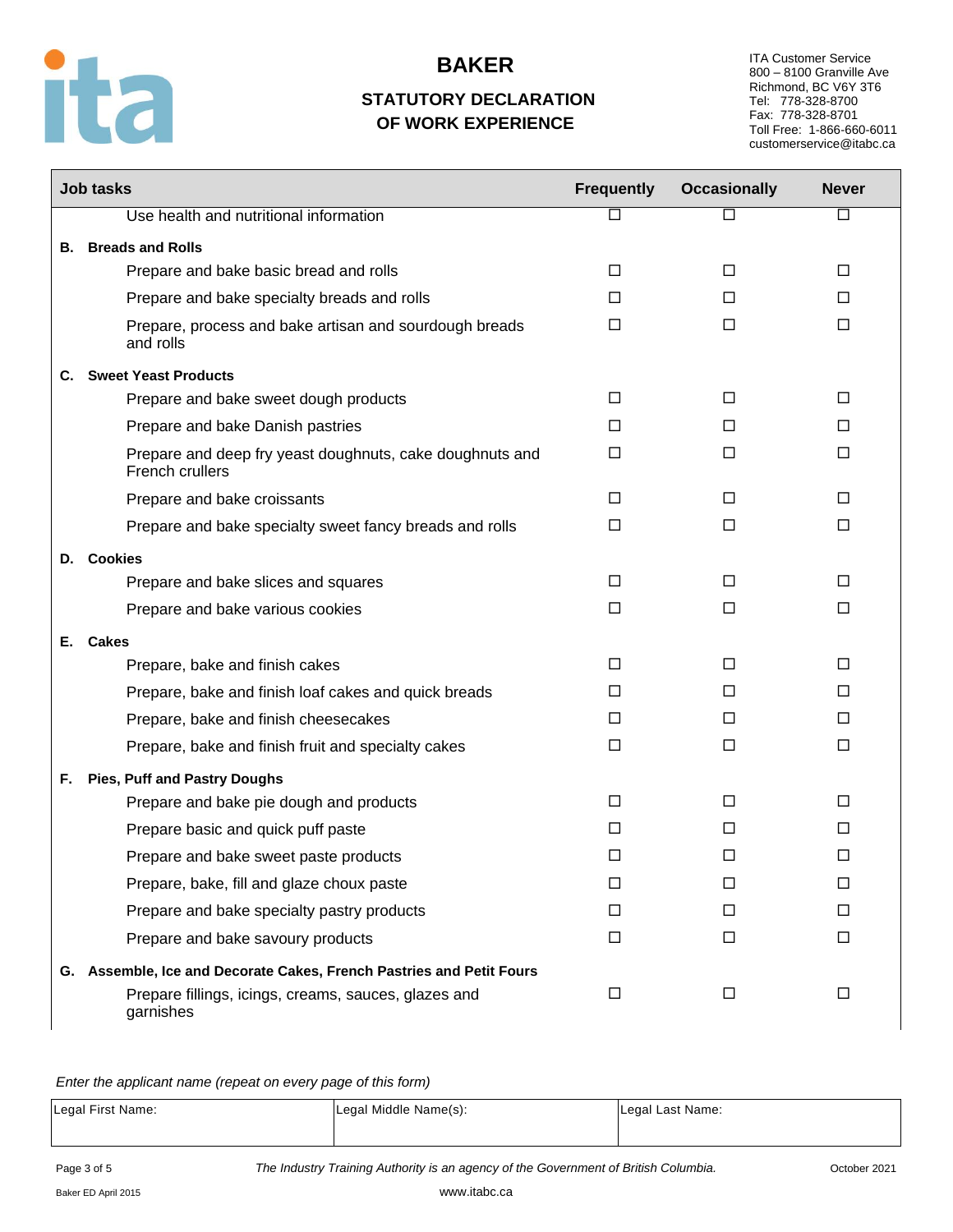

## **STATUTORY DECLARATION OF WORK EXPERIENCE**

ITA Customer Service 800 – 8100 Granville Ave Richmond, BC V6Y 3T6 Tel: 778-328-8700 Fax: 778-328-8701 Toll Free: 1-866-660-6011 customerservice@itabc.ca

|    | <b>Job tasks</b>                                                   | <b>Frequently</b> | <b>Occasionally</b> | <b>Never</b> |
|----|--------------------------------------------------------------------|-------------------|---------------------|--------------|
|    | Cut, fill, mask, decorate and finish dessert and birthday<br>cakes | □                 | П                   |              |
|    | Prepare French pastries and petit fours                            | □                 | П                   | П            |
|    | Design and decorate wedding cakes                                  | П                 |                     |              |
|    | Prepare, mould and decorate marzipan                               | □                 | П                   |              |
| Η. | <b>Chocolate and Sugar Work</b>                                    |                   |                     |              |
|    | Prepare and process chocolate in various applications              | П                 | П                   |              |
|    | Prepare and boil sugar for various applications                    | □                 | П                   |              |
| ı. | Fruit, Ice Cream and Specialty Desserts                            |                   |                     |              |
|    | Prepare fruit desserts                                             | П                 | П                   |              |
|    | Prepare ice cream and specialty desserts                           | П                 | П                   |              |
|    | Prepare mousses                                                    | П                 |                     |              |
|    | Prepare custards                                                   | П                 | П                   |              |
|    | Design and prepare plated desserts                                 | П                 |                     |              |

## **E. Applicant Signature**

I certify that the information I have provided is accurate. (Note: Collection and protection of personal information on this form is in accordance with the provisions of the Freedom of Information and Protection of Privacy Act.)

| Applicant Name (please print): | Applicant Signature: | Date: (MM/DD/YYYY) |  |
|--------------------------------|----------------------|--------------------|--|
|                                |                      |                    |  |

#### *Enter the applicant name (repeat on every page of this form)*

| Legal First Name: | Legal Middle Name(s): | Legal Last Name: |
|-------------------|-----------------------|------------------|
|                   |                       |                  |
|                   |                       |                  |

Page 4 of 5 *The Industry Training Authority is an agency of the Government of British Columbia.* October 2021